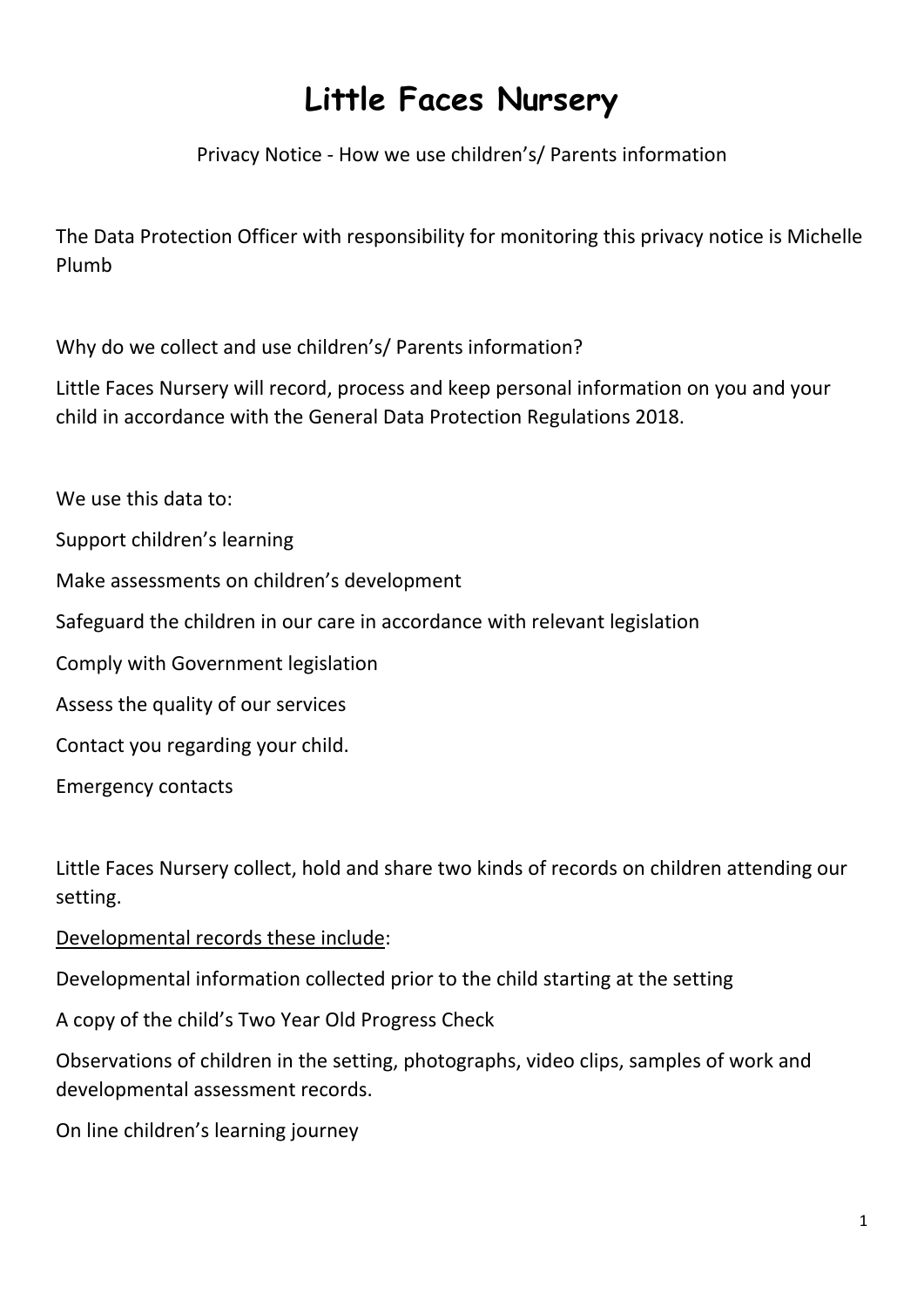## Personal records these include:

Personal details – including the information provided on the child's registration form and any consent forms and characteristics such as ethnicity, language and nationality.

Contractual matters – including the child's days and times of attendance, a record of the child's fees and/or funding entitlement, any records of fee reminders and/or disputes

Emergency contact details – including those people, other than parents/guardians with authorisation to collect the child from the setting.

Parent date of births, national insurance number and address for Local authorities Parental Agreement to claim for the funded places for 2, 3 and 4 year olds.

Children's health and well-being – including discussions about every day matters regarding the health and well-being of the child with the parent/guardian, records of accidents and medication records.

Safeguarding and child protection concerns – including records of all welfare and protection concerns and our resulting actions, meetings and telephone conversations about the child and any information regarding a Looked After Child.

Early support and SEN – including any focussed intervention provided by our setting, a record of the child's IEP and, where relevant, their Statement of Special Education Need.

Correspondence and reports – including letters and emails to and from other agencies and any confidential reports relating to specific children

## Collecting information

Whilst the majority of information you provide to us is mandatory, some of it is provided to us on a voluntary basis. In order to comply with the General Data Protection Regulation, we will inform you whether you are required to provide certain information to us or if you have a choice in this.

The Early Years Foundation Stage (Welfare Requirements) Regulations 2012 place a legal obligation upon us to collect and process much of the information detailed above. Therefore we do not require your consent to collect this information as we have a fair and lawful reason for doing so.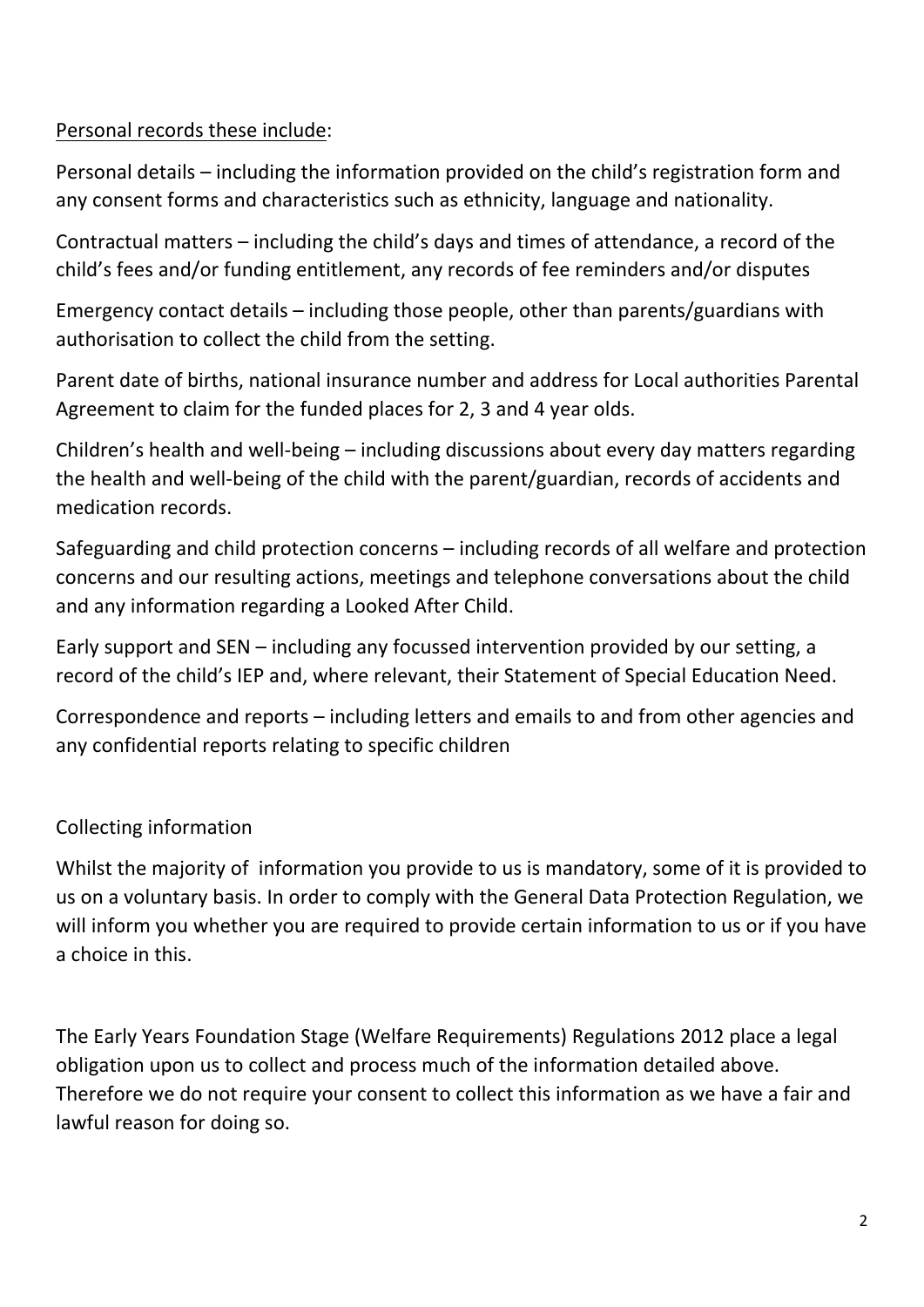All forms collecting data will clearly state our lawful basis for processing the information you supply and where the request is voluntary or consent is required this will be clearly stated.

## Storing children's data

We ensure that access to children's files is restricted to those authorised to see them such as the Area Manager , Nursery Manager, Deputy, designated person for child protection, the child's key person or the setting SEND co. These confidential records are stored main office locked filing cabinet.

We retain all children's records after they have left the setting they are kept until the child reaches the age of 21 years or 24 years respectively.

Sharing information

The information that you provide to us, whether mandatory or voluntary, will be regarded as confidential. We do not share information about your child with anyone without consent unless the law and our policies allow us to do so.

We routinely share information without consent with:

schools that children attend after leaving us

our local authority for the purposes of the Early Education Entitlement for 2, 3 and 4 year olds and the Early Years Census

the Department for Education (DfE) as part of statutory data collections.

We are obliged to share confidential information without authorisation from the person who provided it, or to whom it relates, when:

there is evidence that the child is suffering, or is at risk of suffering significant harm.

There is reasonable cause to believe that a child may be suffering, or is at risk of suffering, significant harm

It is to prevent significant harm arising to children, young people or adults, including the prevention, detection and prosecution of serious crime.